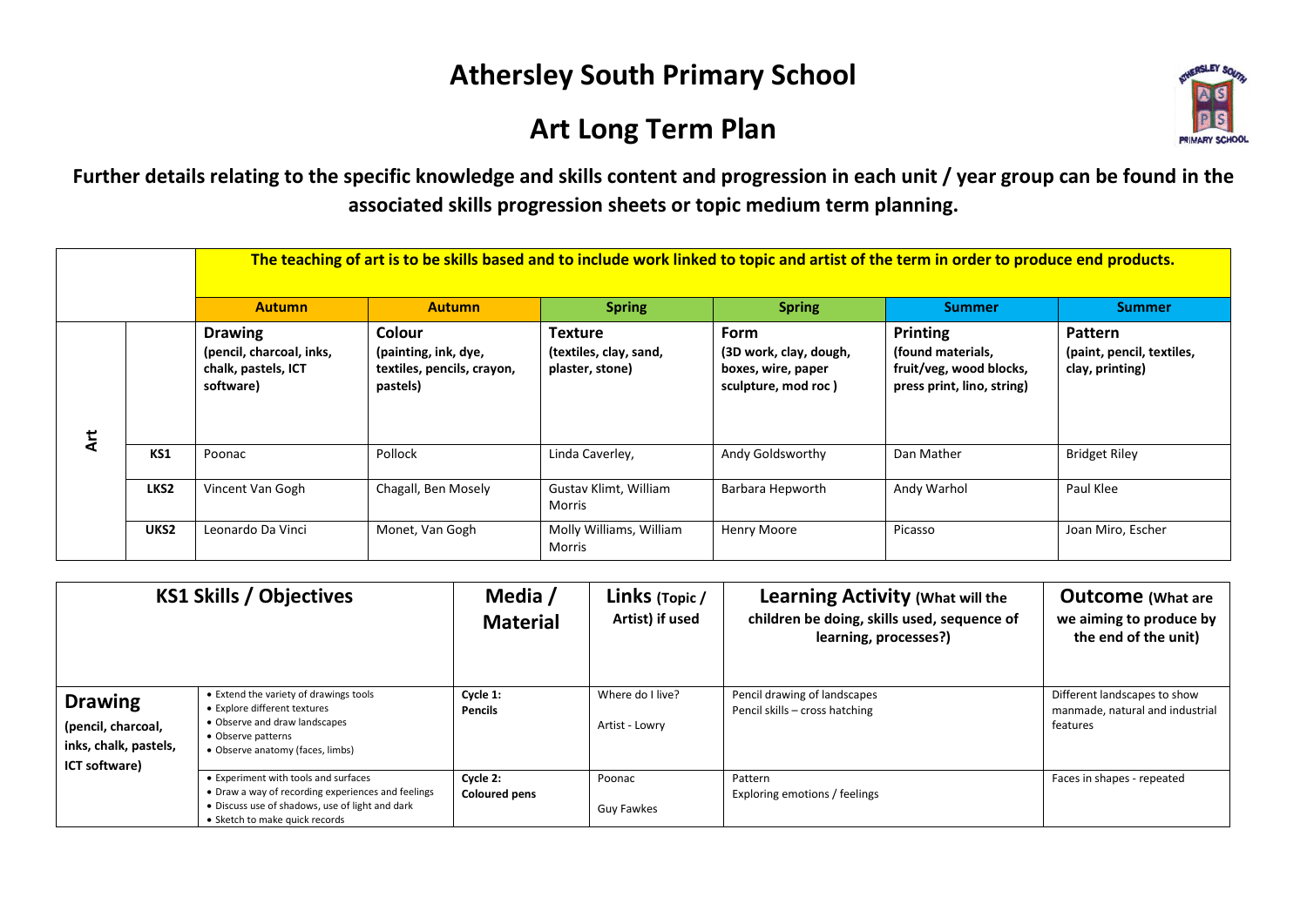| Colour                                                                 | • Name all the colours                                                                                                                                                                                                                                                                            | Cycle 1:                                          | 4 seasons / seasonal          | Colour mixing                                                                         | Jackson Pollock 4 seasons art                                   |
|------------------------------------------------------------------------|---------------------------------------------------------------------------------------------------------------------------------------------------------------------------------------------------------------------------------------------------------------------------------------------------|---------------------------------------------------|-------------------------------|---------------------------------------------------------------------------------------|-----------------------------------------------------------------|
|                                                                        | • Mixing of colours                                                                                                                                                                                                                                                                               | Paints / ICT                                      | changes                       | Primary and secondary colours                                                         | using ICT and paints                                            |
| (painting, ink, dye,                                                   | • Find collections of colour                                                                                                                                                                                                                                                                      |                                                   |                               | Paintings representing feelings                                                       |                                                                 |
| textiles, pencils,                                                     | • Applying colour with a range of tools                                                                                                                                                                                                                                                           |                                                   | Pollock                       |                                                                                       |                                                                 |
| crayon, pastels)                                                       | . Begin to describe colours by objects<br>• Make as many tones of one colour as possible<br>(using white)<br>• Darken colours without using black<br>• Using colour on a large scale                                                                                                              | Cycle 2:<br><b>Fabrics</b>                        | Let's go on safari            | Colours to represent sunset / animals<br>Primary and secondary colours                | Collective class collage of a safari                            |
| <b>Texture</b><br>(textiles, clay, sand,                               | • Weaving<br>• Collage<br>• Sort according to specific qualities<br>• How textiles create things                                                                                                                                                                                                  | Cycle 1:<br>Fabrics, etc                          | Everyday materials            | Investigating the effects and textures of different materials                         | Collage using different materials<br>- of a seaside scene       |
| plaster, stone)                                                        | • Overlapping and overlaying to create effects<br>• Use large eyed needles - running stitches<br>· Simple appliqué work<br>• Start to explore other simple stitches<br>• Collage                                                                                                                  | Cycle 2:<br><b>Fabrics</b>                        | <b>Guy Fawkes</b>             | Applique fabric / stitching                                                           | Large applique bonfire scene                                    |
| Form<br>(3D work, clay,<br>dough, boxes, wire,<br>paper sculpture, mod | • Construct<br>• Use materials to make known objects for a purpose<br>$\bullet$ Carve<br>. Pinch and roll coils and slabs using a modelling<br>media.<br>• Make simple joins                                                                                                                      | Cycle 1:<br>Outdoor natural<br>materials          | Goldsworthy                   | Organising / creating patterns with natural materials                                 | Outdoor, Goldsworthy inspired<br>work                           |
| roc )                                                                  | • Awareness of natural and man-made forms<br>• Expression of personal experiences and ideas<br>• To shape and form from direct observation<br>(malleable and rigid materials)<br>• Decorative techniques<br>• Replicate patterns and textures in a 3-D form<br>. Work and that of other sculptors | Cycle 2:<br>Clay / clay tools                     | Habitats / animals            | Joining and shaping skills<br>Clay tool mark making                                   | Clay tile of 3D animal from clay                                |
| <b>Printing</b><br>(found materials,<br>fruit/veg, wood                | • Create patterns<br>• Develop impressed images<br>• Relief printing                                                                                                                                                                                                                              | Cycle 1:<br><b>Inks</b><br>Clay<br><b>Rollers</b> | Growing plants<br>Dan Mather  | Printing using leaves, bark, etc<br>Inks and rollers onto paper and natural materials | Prints and patterns of various<br>sorts                         |
| blocks, press print,<br>lino, string)                                  | • Print with a growing range of objects<br>• Identify the different forms printing takes                                                                                                                                                                                                          | Cycle 2:                                          |                               |                                                                                       |                                                                 |
| <b>Pattern</b><br>(paint, pencil,                                      | • Awareness and discussion of patterns<br>• Repeating patterns<br>• Symmetry                                                                                                                                                                                                                      | Cycle 1:<br><b>Inks</b><br>Paints                 | Habitats<br><b>Guy Fawkes</b> | Repeating patterns<br>Overlapping patterns<br>Multi-layered pictures                  | Repeating leaf patterns<br>Guy Fawkes art - see Texture<br>also |
| textiles, clay,<br>printing)                                           | • Experiment by arranging, folding, repeating,<br>overlapping, regular and irregular patterning<br>• Natural and manmade patterns<br>· Discuss regular and irregular                                                                                                                              | Cycle 2:<br>Paper                                 | Maths                         | Repeating patterns / tessellation                                                     | Tessellation of shapes covered in<br>maths lessons              |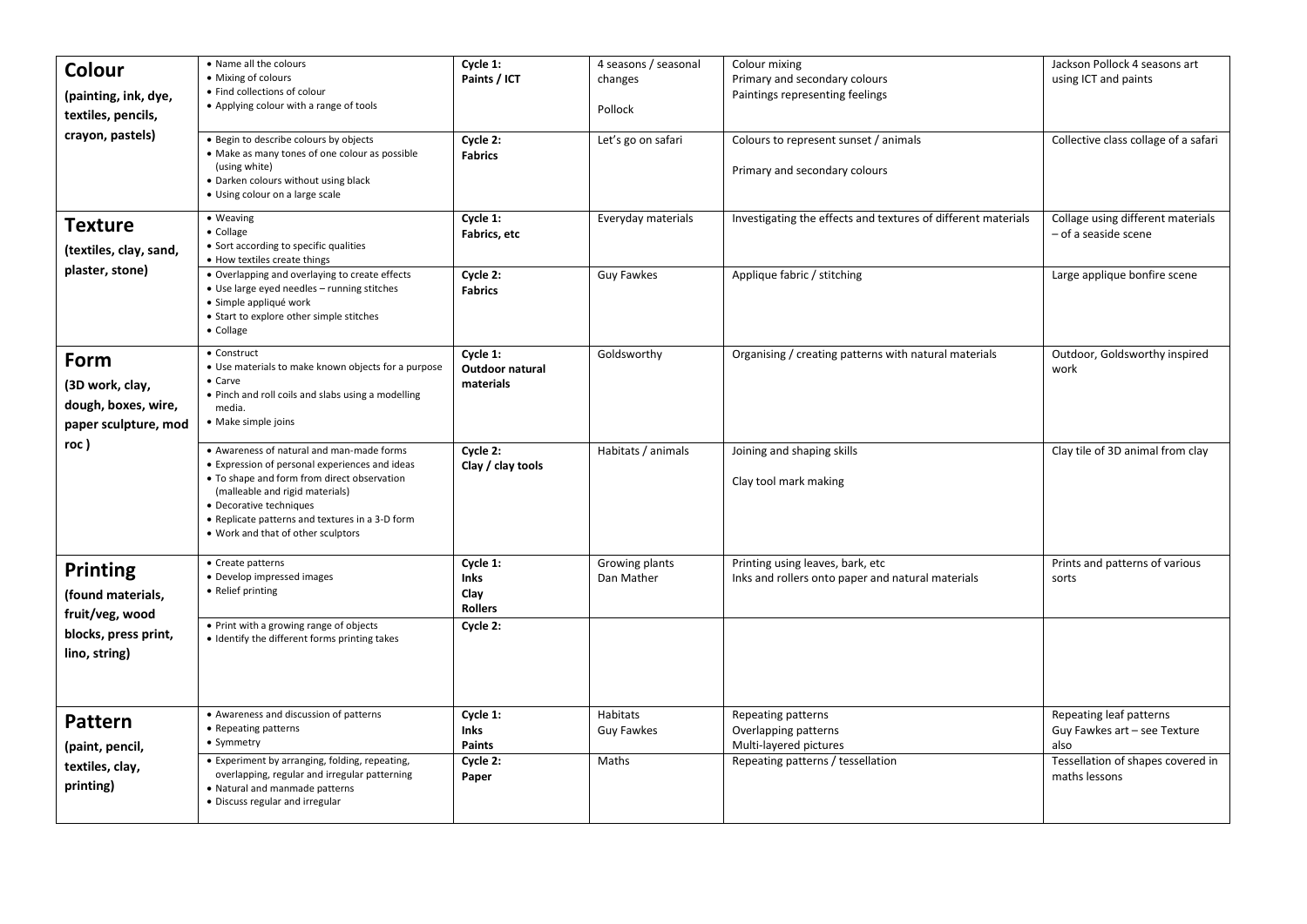| <b>LKS2 Skills / Objectives</b>                                                |                                                                                                                                                                                                                                     | Media /<br><b>Material</b>            | Links (Topic /<br>Artist) if used                | <b>Learning Activity (What will the</b><br>children be doing, skills used, sequence of<br>learning, processes?)                                                                                                                                                          | <b>Outcome</b> (What are<br>we aiming to produce by<br>the end of the unit) |
|--------------------------------------------------------------------------------|-------------------------------------------------------------------------------------------------------------------------------------------------------------------------------------------------------------------------------------|---------------------------------------|--------------------------------------------------|--------------------------------------------------------------------------------------------------------------------------------------------------------------------------------------------------------------------------------------------------------------------------|-----------------------------------------------------------------------------|
| <b>Drawing</b><br>(pencil, charcoal,<br>inks, chalk, pastels,<br>ICT software) | • Experiment with the potential of various pencils<br>• Close observation<br>• Draw both the positive and negative shapes<br>• Initial sketches as a preparation for painting<br>• Accurate drawings of people - particularly faces | Cycle 1:<br>Pencil<br><b>Chalk</b>    | Village settlers<br>Ben Mosley                   | Explore different pencils - pressure - mark making<br>Look at the structure of faces - rough sketch - identify the<br>shape of faces - use mirrors<br>Complete half of face / frontal picture<br>Self-portrait - compare with village settlers from different<br>periods | Face picture for passport                                                   |
|                                                                                | . Identify and draw the effect of light<br>• Scale and proportion<br>• Accurate drawings of whole people including<br>proportion and placement<br>. Work on a variety of scales<br>• Computer generated drawings                    | Cycle 2:<br>Pencil                    | Why are some places<br>special?<br>Pablo Picasso | Using box windows / view finders to sketch parts of<br>churches, etc<br>Look at scale on A3 paper                                                                                                                                                                        | Church pictures<br>Synagogue pictures<br>Mandir                             |
| Colour<br>(painting, ink, dye,<br>textiles, pencils,<br>crayon, pastels)       | • Colour mixing<br>· Make colour wheels<br>• Introduce different types of brushes<br>• Techniques- apply colour using dotting, scratching,<br>splashing                                                                             | Cycle 1:<br>Painting                  | Prehistoric Britain                              | <b>Explore cave paintings</b><br>Make own paints from veg and fruit<br>Explore colour through veg and fruit<br>Use hands, thumbs and straws to produce paintings                                                                                                         | Cave paintings                                                              |
|                                                                                | • Colour mixing and matching; tint, tone, shade<br>· Observe colours<br>• Suitable equipment for the task<br>• Colour to reflect mood                                                                                               | Cycle 2:<br><b>Pointillism</b>        | Countries of the world<br>George Sarat           | Colour mixing water colours for tone, tint and shade<br>Look at colour for mood and match these to our thoughts<br>Explore how artists use colour                                                                                                                        | Create flags of the world using<br>pointillism                              |
| <b>Texture</b><br>(textiles, clay, sand,                                       | • Use smaller eyed needles and finer threads<br>• Weaving<br>• Tie dying, batik                                                                                                                                                     | Cycle 1:<br><b>Thread</b><br>Hessian  | How plants grow<br>Linda Calverley               | Look at different threads / stitches / threading needles<br>Look at the appropriateness of colours<br>Use Binca to make finished products                                                                                                                                | Sewing on Hessian / Binca                                                   |
| plaster, stone)                                                                | • Use a wider variety of stitches<br>· Observation and design of textural art<br>• Experimenting with creating mood, feeling,<br>movement-<br>• Compare different fabrics                                                           | Cycle 2:<br><b>Textiles</b>           | Mayans                                           | Mayan masks using textiles<br>Look at Mayan masks - colour, pattern and design<br>Create masks appropriate to the Mayan style<br>Use textiles to build up a layered mask                                                                                                 | Mayan Masks                                                                 |
| Form<br>(3D work, clay,<br>dough, boxes, wire,<br>paper sculpture, mod         | · Shape, form, model and construct (malleable and<br>rigid materials)<br>· Plan and develop<br>• Understanding of different adhesives and methods<br>of construction<br>• Aesthetics                                                | Cycle 1:<br>Cardboard<br><b>Boxes</b> | <b>Ancient Rome</b>                              | Roman soldiers swords and shields<br>Explore materials necessary to build swords and shields<br>Use boxes / cardboard to make swords and shields and<br>then decorate                                                                                                    | Roman swords and shields                                                    |
| roc)                                                                           | · Plan and develop<br>• Experience surface patterns / textures<br>. Discuss own work and work of other sculptors<br>• Analyse and interpret natural and manmade forms<br>of construction                                            | Cycle 2:<br>Clay                      | Early civilizations<br>Barbara Hepworth          | Explore the texture of clay adding water to see what<br>happens.<br>Look at scarab beetles<br>Design our own scarab beetles<br>Make scarab beetles using clay<br>Decorate and paint beetles                                                                              | Create our own scarab beetles                                               |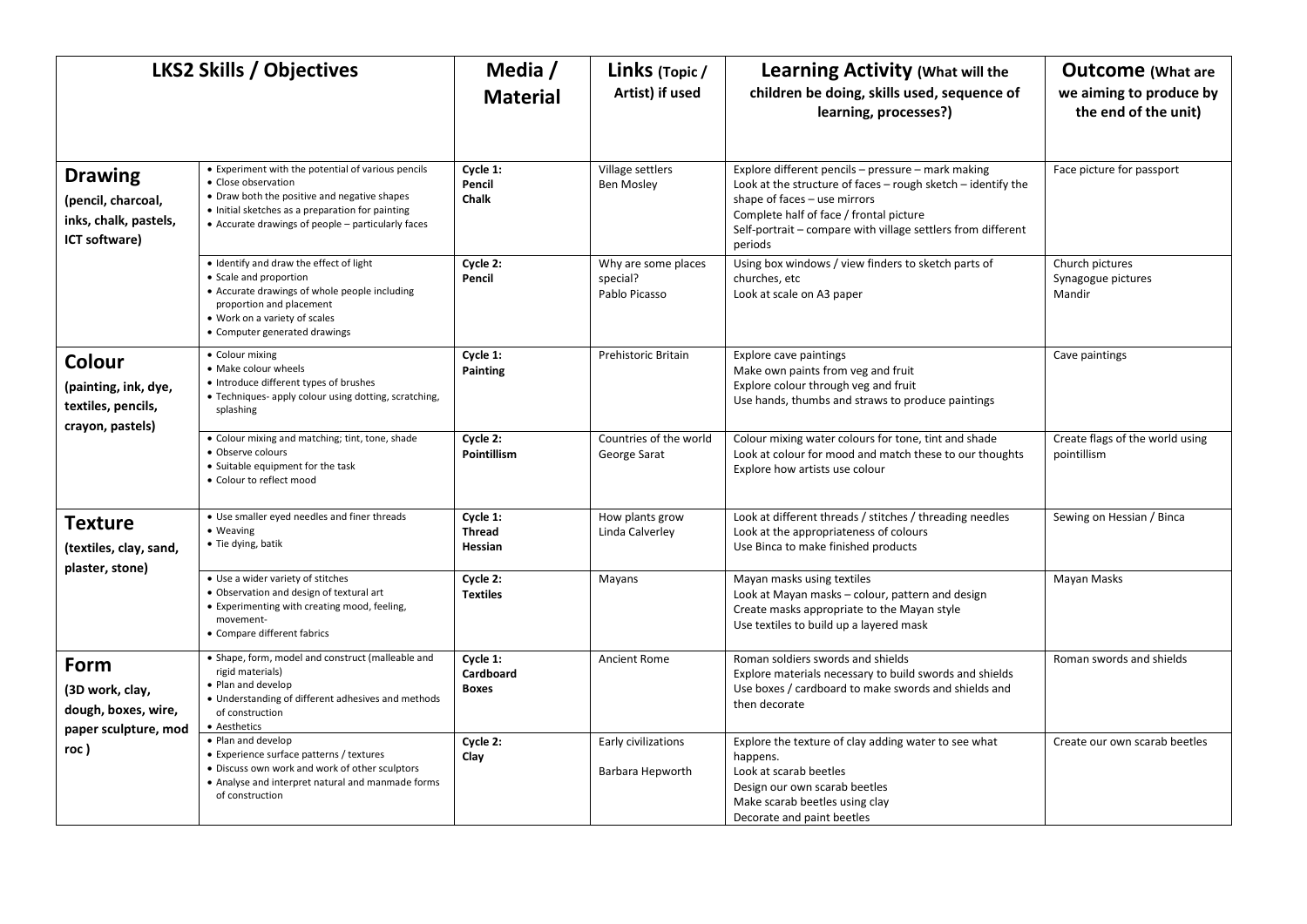| <b>Printing</b><br>(found materials,<br>fruit/veg, wood<br>blocks, press print, | • Relief and impressed printing<br>• Recording textures/patterns<br>• Monoprinting<br>• Colour mixing through overlapping colour prints | Cycle 1:<br><b>Press print</b> | <b>William Morris</b>                           | Visit Cawthorne church to see the artwork<br>Look at William Morris prints<br>Explore colour and pattern<br>Using press print to create patterns through overlapping<br>colour prints |                                                       |
|---------------------------------------------------------------------------------|-----------------------------------------------------------------------------------------------------------------------------------------|--------------------------------|-------------------------------------------------|---------------------------------------------------------------------------------------------------------------------------------------------------------------------------------------|-------------------------------------------------------|
| lino, string)                                                                   | • Use sketchbook for recording textures/patterns<br>• Interpret environmental and manmade patterns<br>• Modify and adapt print          | Cycle 2:<br>Fruit / veg        | Where does our food<br>come from<br>Andy Warhol | Look at work of Andy Warhol - show how he uses the same<br>picture but different backgrounds<br>Use fruit and veg to create prints<br>Make images in the style of Andy Warhol         | Prints of fruit and veg in the style<br>of Any Warhol |
| Pattern<br>(paint, pencil,<br>textiles, clay,<br>printing)                      | • Pattern in the environment<br>• Design<br>• Using ICT<br>• Make patterns on a range of surfaces<br>• Symmetry                         | Cycle 1:<br>Felt tip<br>Paint  |                                                 | Look at different rangoli patterns<br>Use coffee filters and felt tip pens to create rangloi patterns<br>using stimulus                                                               | Rangoli pictures                                      |
|                                                                                 | • Explore environmental and manmade patterns<br>• Tessellation                                                                          | Cycle 2:<br>ICT                |                                                 | Tessellation through ICT                                                                                                                                                              | Tessellation pictures produced<br>on the computer     |

| <b>Class 6 Skills / Objectives</b>                                             |                                                                                                                                                                                                                                                                                                                                                                                                                    | Media /<br><b>Material</b> | Links (Topic/<br>Artist) if used           | <b>Learning Activity (What will the</b><br>children be doing, skills used, sequence of<br>learning, processes?)                                                                                                                                       | <b>Outcome</b> (What are<br>we aiming to produce by<br>the end of the unit) |
|--------------------------------------------------------------------------------|--------------------------------------------------------------------------------------------------------------------------------------------------------------------------------------------------------------------------------------------------------------------------------------------------------------------------------------------------------------------------------------------------------------------|----------------------------|--------------------------------------------|-------------------------------------------------------------------------------------------------------------------------------------------------------------------------------------------------------------------------------------------------------|-----------------------------------------------------------------------------|
| <b>Drawing</b><br>(pencil, charcoal,<br>inks, chalk, pastels,<br>ICT software) | . Identify and draw the effect of light<br>• Scale and proportion<br>• Accurate drawings of whole people including<br>proportion and placement<br>. Work on a variety of scales<br>• Computer generated drawings<br>• Effect of light on objects and people from different<br>directions<br>• Interpret the texture of a surface<br>• Produce increasingly accurate drawings of people<br>• Concept of perspective | Cycle 1:<br>Pencil         | Artist: Van Gogh                           | Perspective, looking at Van Gogh's bedroom for inspiration.<br>Scale and proportion, concept of perspective.<br>colour for effect                                                                                                                     | One point perspective road<br>scene.                                        |
| Colour<br>(painting, ink, dye,<br>textiles, pencils,<br>crayon, pastels)       | • Colour mixing and matching; tint, tone, shade<br>• Observe colours<br>• Suitable equipment for the task<br>• Colour to reflect mood<br>. Hue, tint, tone, shades and mood<br>• Explore the use of texture in colour<br>• Colour for purposes                                                                                                                                                                     | Cycle 1:<br>Water colour   | Desert (Geography)                         | Mixing colour - wash for background<br>Tints and tones/ Children to decided what their main colour<br>will be.<br>Build up with different layers and materials.<br>Black silhouette at the forefront<br>Focus also on the effect of light and shadow. | Desert scene                                                                |
| <b>Texture</b><br>(textiles, clay, sand,<br>plaster, stone)                    | • Use a wider variety of stitches<br>• Observation and design of textural art<br>• Experimenting with creating mood, feeling,<br>movement-<br>• Compare different fabrics<br>· Use stories, music, poems as stimuli<br>• Select and use materials<br>• Embellish work<br>• Fabric making<br>• Artists using textiles                                                                                               | Cycle 1:<br>Clay           | Anglo Saxons, Picts and<br>Scots (History) | Making Anglo Saxon jewellery. Beads out of clay. Use<br>different techniques shape, form, model and join in order<br>to create finished product<br>Picts stones - with Ogham writing and pictish symbols.                                             | Anglo Saxon Jewellery:<br>Necklace or bracelet                              |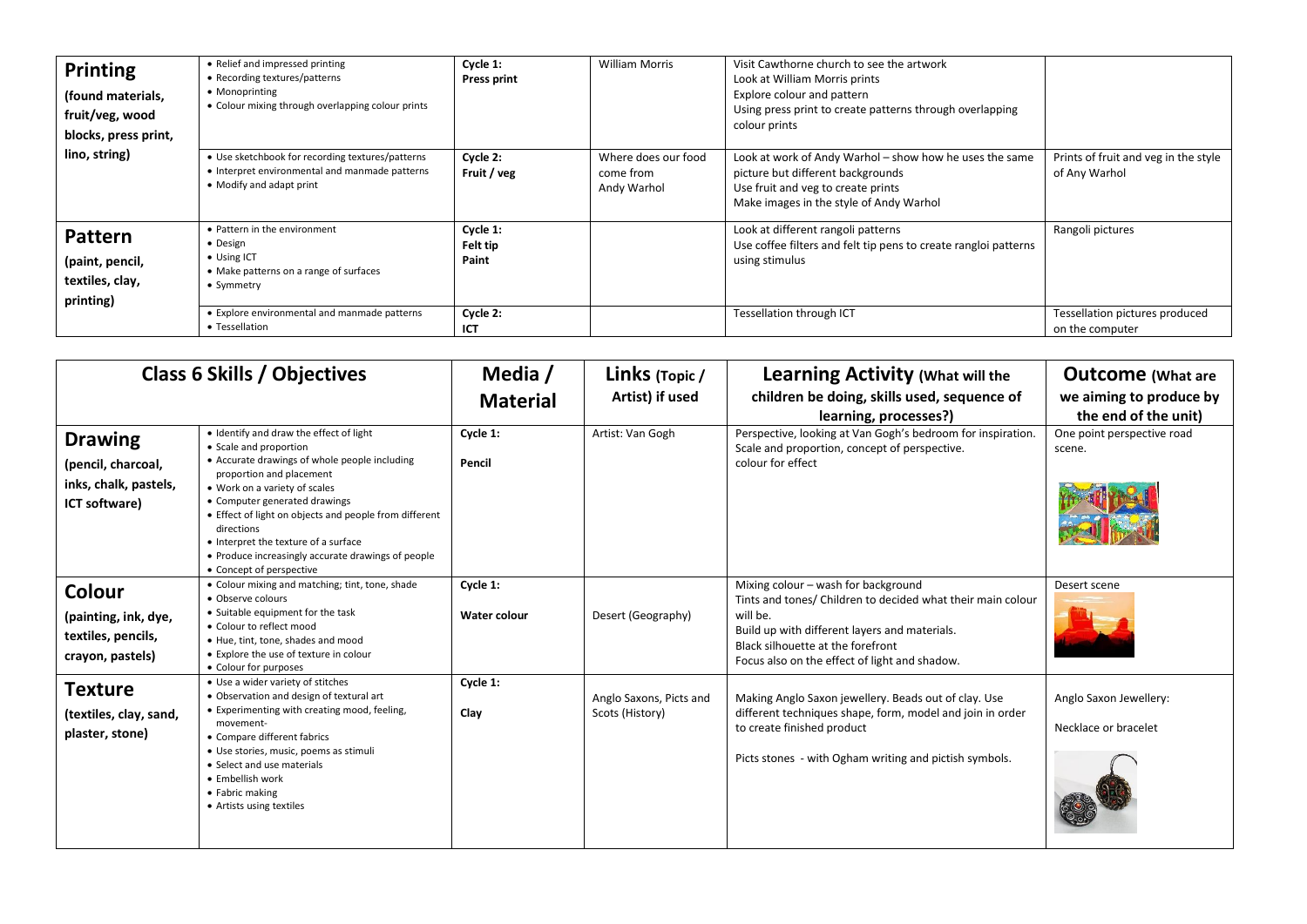| Form<br>(3D work, clay,<br>dough, boxes, wire,<br>paper sculpture, mod<br>roc)                   | • Plan and develop<br>• Experience surface patterns / textures<br>. Discuss own work and work of other sculptors<br>• Analyse and interpret natural and manmade forms<br>of construction<br>. Plan and develop ideas<br>• Shape, form, model and join<br>• Observation or imagination<br>• Properties of media Discuss and evaluate own<br>work and that of other sculptors | Cycle 1:<br>Mosaic paper tile and<br>ceramic     | Ancient Rome (History) | Study and design Roman mosaics. Symbolism behind them.<br>Children to complete these in small groups/pairs.<br>Make out of paper mosaic first then complete A5 mosaics<br>in tile.                                                                                                                                                                                                         | <b>Roman Mosaic</b>        |
|--------------------------------------------------------------------------------------------------|-----------------------------------------------------------------------------------------------------------------------------------------------------------------------------------------------------------------------------------------------------------------------------------------------------------------------------------------------------------------------------|--------------------------------------------------|------------------------|--------------------------------------------------------------------------------------------------------------------------------------------------------------------------------------------------------------------------------------------------------------------------------------------------------------------------------------------------------------------------------------------|----------------------------|
| <b>Printing</b><br>(found materials,<br>fruit/veg, wood<br>blocks, press print,<br>lino, string) | • Use sketchbook for recording textures/patterns<br>• Interpret environmental and manmade patterns<br>• Modify and adapt print<br>• Combining prints<br>• Design prints<br>• Make connections<br>• Discuss and evaluate own work and that of others                                                                                                                         | Cycle 1:<br><b>Vegetables and press</b><br>print | Artist: William Morris | Look at William Morris for idea of repeating patterns. Look<br>at combining prints for a purpose such as wrapping paper<br>and wall paper.<br>Do this onto fabric so it is sustainable and re-useable. Use<br>stitches to add further embellishment.<br>Use potatoes/ other veg<br>Tessellation – practice of creating repeating patterns on the<br>computer (computer generated drawings) | Christmas wrapping paper   |
| <b>Pattern</b><br>(paint, pencil,<br>textiles, clay,<br>printing)                                | • Explore environmental and manmade patterns<br>• Tessellation                                                                                                                                                                                                                                                                                                              | Cycle 1:<br>Pencil and paint                     | Narrative writing      | Colour for purposes<br>Scale, proportion of people<br>Drawing whole people<br>Texture – do hand activity to develop this skill to link into<br>the clothing and hair etc of people.<br>Children to draw a character within their story.                                                                                                                                                    | Drawing of a whole person. |

| <b>UKS2 Skills / Objectives</b>                               |                                                                                                                                                                                                | Media /<br><b>Material</b>                       | Links (Topic/<br>Artist) if used         | Learning Activity (What will the children<br>be doing, skills used, sequence of learning,<br>processes?)                                           | <b>Outcome</b> (What are<br>we aiming to produce by<br>the end of the unit) |
|---------------------------------------------------------------|------------------------------------------------------------------------------------------------------------------------------------------------------------------------------------------------|--------------------------------------------------|------------------------------------------|----------------------------------------------------------------------------------------------------------------------------------------------------|-----------------------------------------------------------------------------|
| <b>Drawing</b><br>(pencil, charcoal,<br>inks, chalk, pastels, | • Effect of light on objects and people from different<br>directions<br>• Interpret the texture of a surface<br>• Produce increasingly accurate drawings of people<br>• Concept of perspective | Cycle 1:<br>Pencil                               | Da Vinci pencil<br>sketches<br>Mona Lisa | Shading – light / dark<br>Photos used to practice the effects of light<br>Eyes<br>Mouths                                                           | Portraits of self from black and<br>white photos                            |
| ICT software)                                                 | • Effect of light on objects and people from different<br>directions<br>• Interpret the texture of a surface<br>• Produce increasingly accurate drawings of people<br>• Concept of perspective | Cycle 2:<br>Charcoal                             | Local area - mining                      | Look at examples of pictures from mining in the local area<br>Study the effect of light within these pictures<br>Examine the use of light and dark | Charcoal mining picture                                                     |
| Colour<br>(painting, ink, dye,<br>textiles, pencils,          | • Hue, tint, tone, shades and mood<br>• Explore the use of texture in colour<br>• Colour for purposes                                                                                          | Cycle 1:<br>Paint<br>Charcoal<br><b>Stencils</b> |                                          | Colour mixing<br>How colours relate to feelings<br>Using charcoal stencils                                                                         | <b>Blitz images</b>                                                         |
| crayon, pastels)                                              | . Hue, tint, tone, shades and mood<br>• Explore the use of texture in colour<br>• Colour for purposes<br>• Colour to express feelings                                                          | Cycle 2:<br>Paint                                | Van Gogh                                 | Exploring colour – tones, tints and shades for mood<br>Use of colour in a variety of purposes                                                      | Van Gogh images in a range of<br>colours                                    |